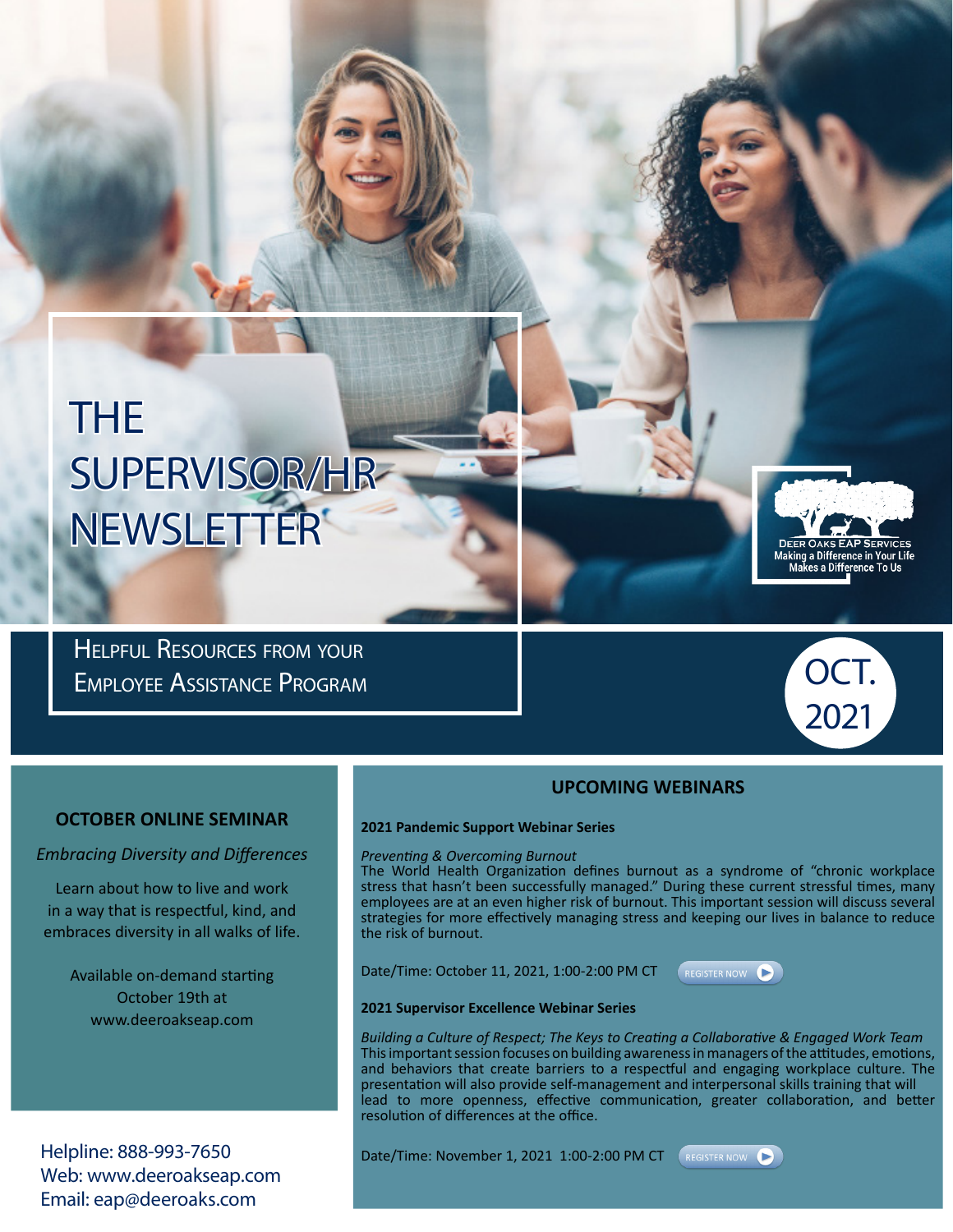### A Manager's Guide to Suicide Postvention in the Workplace Part 4

### **Longer-Term, Reconstructing Phase**

#### **Honor: Prepare for reactions to anniversaries, events, and milestones.**

For those most deeply affected by the suicide, anniversary or milestone reactions might emerge. Because of the complicated nature of suicide, a small subset of the workforce may be still struggling with the experience months after most others have moved on. For example, for many people, the death anniversary might bring up sad or traumatic memories; or milestone events like the completion of a big work project, or the annual work picnic or holiday event, might remind people of the "empty chair." In preparation for this, managers might consider pulling together those who are directly impacted to decide if there is way to honor the loss and celebrate the life that was lived while following safe memorialization practices (e.g., not glamorizing or romanticizing the death, not erecting a permanent structure, giving people safe space to remember but not relive). This may be done privately for those who wish to participate and should be considered for the full workforce only if this would be a common practice for other forms of loss.

#### **Sustain: Transition from postvention to prevention.**

After a workplace has been affected by a suicide, managers sometimes think that their work is finished once the crisis has passed. Instead, one of the most important things managers can do is transition the team from suicide postvention to suicide prevention strategies. Suicide prevention strategies are usually employed before suicidal behavior emerges and are often offered to all employees (e.g., promotion of the National Suicide Prevention Lifeline, 1-800-273-8255) or to a group of employees that might be at higher risk (e.g., a group that might be facing relocation or downsizing). Suicide intervention usually occurs when suicidal thoughts or behavior have emerged and someone is linking an individual to care. A comprehensive approach looks beyond one or two strategies and uses a multipronged, coordinated system of strategies that addresses suicide risk from proactive prevention to intervention to postvention.

In addition, several low-cost, high-impact tactics are accessible to managers. For example, employees can be trained in suicide prevention gatekeeper models that teach them how to recognize and respond to signs of suicide risk in their coworkers. In addition, an annual depression screening can be employed as part of ongoing health and wellness initiatives. Other employees might be motivated to make meaning out of their loss by volunteering for suicide prevention efforts or participating in suicide awareness community events.

*Source: Carson J Spencer Foundation, Crisis Care Network, National Action Alliance for Suicide Prevention, & American Association of Suicidology. (2013). A manager's guide to suicide postvention in the workplace: 10 action steps for dealing with the aftermath of suicide. Denver, CO: Carson J Spencer Foundation. Retrieved July 16, 2021, from the Action Alliance for Suicide Prevention website: https://theactionalliance.org/*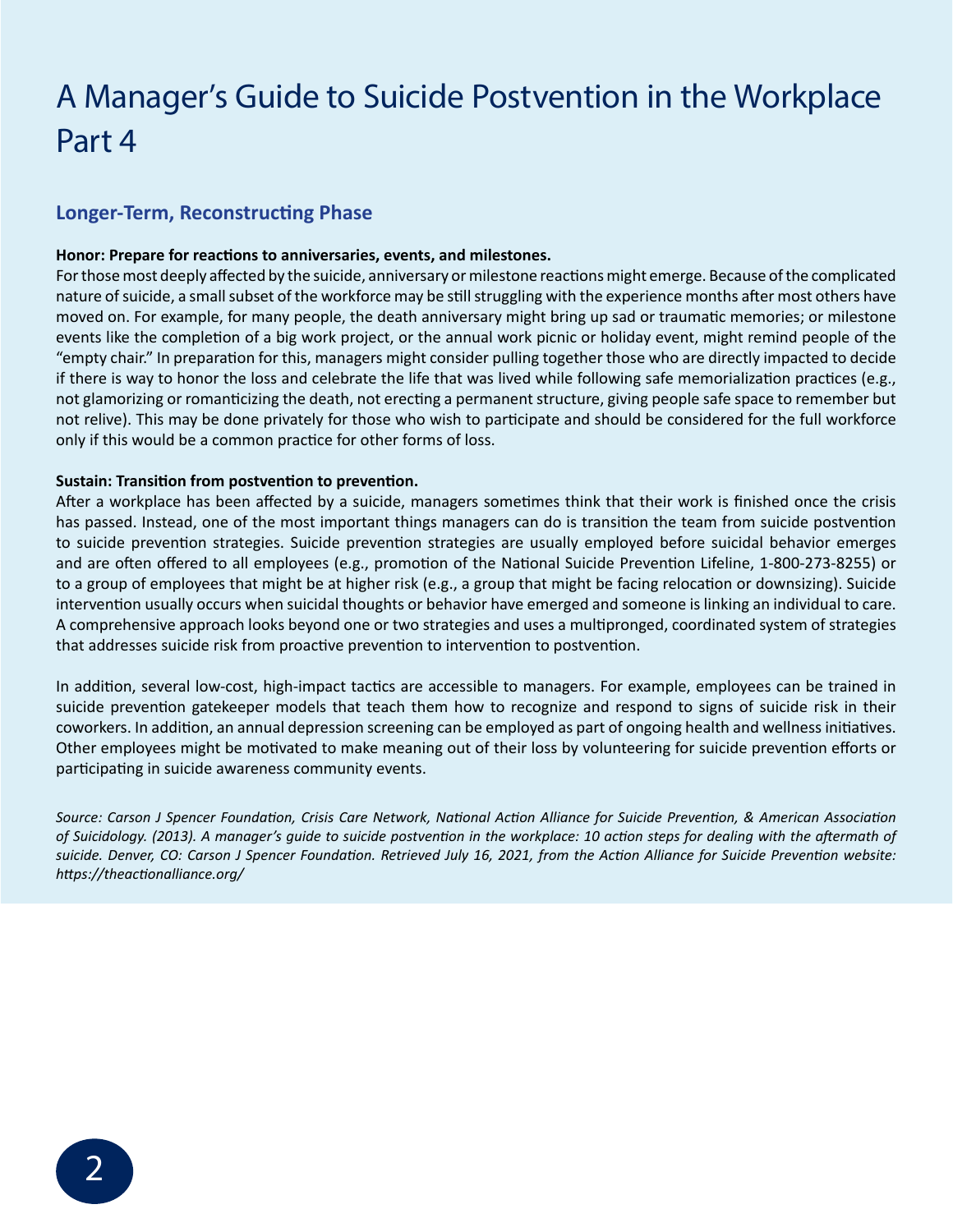### What is Employee Burnout?

Burnout strikes employees when they have exhausted their physical or emotional strength. This usually occurs as a result of prolonged stress or frustration. Sometimes the cause is the work environment. Stressful jobs, lack of support and resources, and tight deadlines can all contribute to burnout. Other times, burnout has more to do with employees' expectations of themselves or their personal circumstances.

Burnout can manifest itself in a variety of ways, including the following:

- Frustration or indifference toward work
- Persistent irritability
- Anger, sarcasm, or being argumentative
- **Exhaustion**
- Absenteeism

All of these things can drain an organization's morale—as well as its wallet. Burned-out employees can be costly in terms of productivity, and if burned-out employees quit, there are the costs of replacement searches and training.

While burnout can't always be prevented, it can be managed. In order to effectively manage employee burnout, people need to:

- Understand the reasons for burnout
- Find mutually agreeable solutions
- Rekindle employee motivation

#### **Only people with repetitive, low-paying, and low-prestige jobs burn out, right?**

This is not true. People with well-paying, high-profile jobs with interesting assignments can burn out as well. The National Institute for Occupational Safety and Health offers some ways for an employer to find out if there is too much stress placed on employees.

- Hold group discussions with employees.
- Design an employee survey.
- Measure employees' perceptions of job conditions, stress, health, and satisfaction.
- Collect and analyze data to identify problems and stressful conditions.

After you identify the sources of stress and form a plan for your company you can prioritize your solutions. Hold an allorganization meeting and talk about possible solutions. Then follow through.

#### **Besides employee retention, here are some good reasons to work towards preventing employee burnout:**

- Healthcare expenditures may increase for workers who report high levels of stress.
- Stressful working conditions may interfere with safe work practices and set the stage for work-related injuries.
- Increased absenteeism and tardiness, both signs of burnout, hurt the bottom line.

*Source: Workplace Options. (Reviewed 2018). What is employee burnout? Raleigh, NC: Author.*